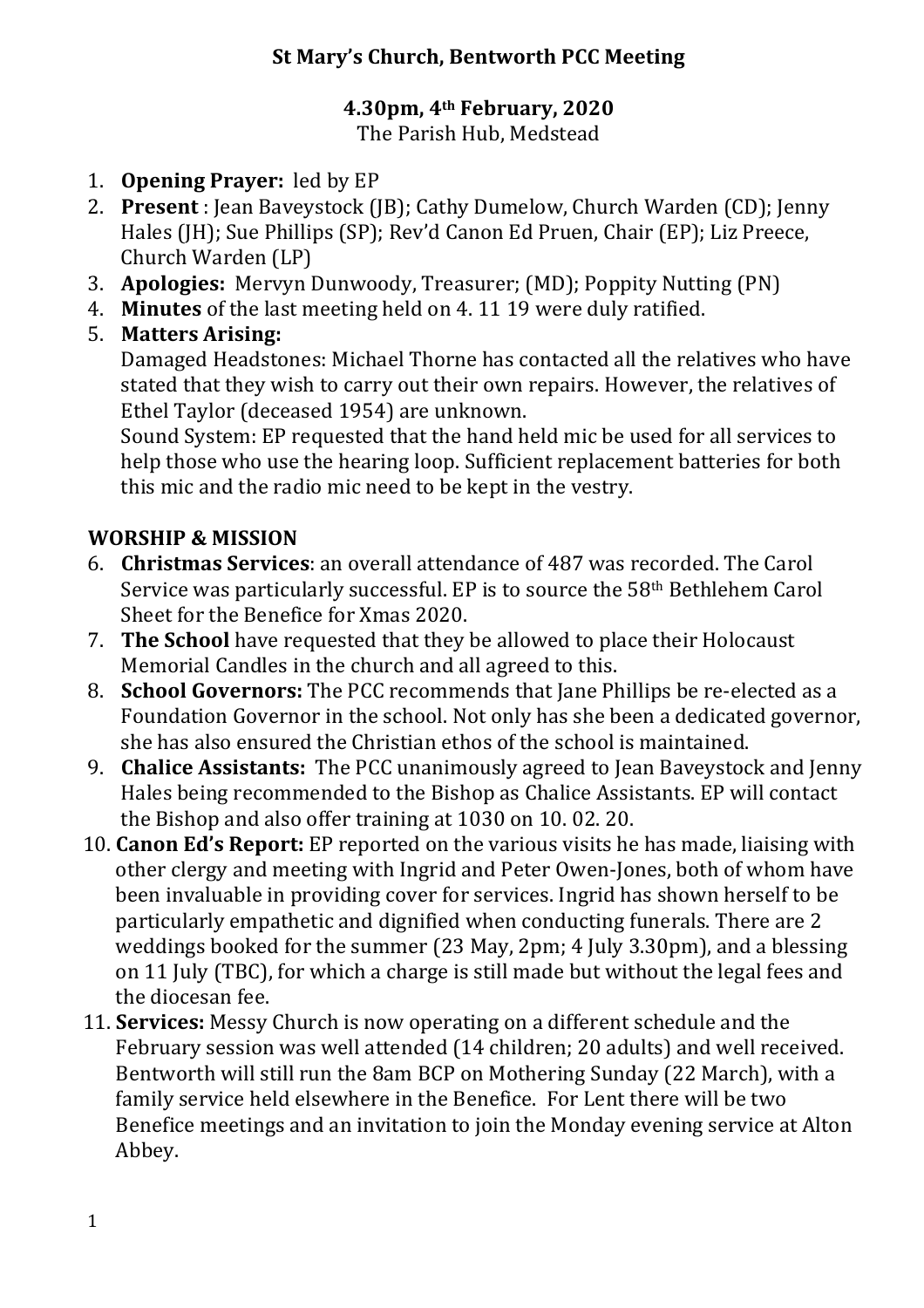- 12. **Karamoja:** The PCC have read the forwarded report from Charlie Shaylor.
- 13. **Kathryn Mercy Home:** This project run by the previous incumbent is no longer supported by the Benefice. However, the Rev'd Jeyapaul, head of the mission, and his son Charles, are visiting the area  $8-11$  May staying with one of the Medstead parishioners. EP has kindly asked him to preach at the 11 am Bentworth Holy Communion Service.
- 14. **APCM:** This has now changed to Monday 23 March, 7pm.

The timetable is: 9 March- Updated Electoral Roll displayed in the church porch with notice of the election of Church Wardens, PCC members and date of APCM; nomination forms to be available at the back of the church: 16 March-display of Financial Statement; 6 April-results of the election published; 20 April-Financial Statement and Annual Report sent to Diocese.

15. **Refreshments:** EP has requested that all coffee/tea served in Church should be Fairtrade.

# **FINANCE**

- 16. **Treasurer's Report** (see attached) The Parish Share for Bentworth 2020 is to increase from  $£16,232$  to  $£16,949$ .
- 17. **Fund Raising:** IB is keen to ask those who already donate by direct debit to increase their contribution and encourage others to sign up to the Gloucester Parish Giving Scheme.
- 18. **Bentworth Welfare Trust:** As there is £1102 still in this account, EP is to contact Brenda Mills with a view to using the money in accordance with the principles of the charitable trust.
- 19. **Charities Supported:** Alton Food Bank; Karamoja; The Children's Society

# **FABRIC & CHURCHYARD**

- 20. **Church Re-ordering:** The three outline drawings from Nick Carey-Thomas were discussed with the PCC favouring an extension with an accessible toilet, larger storage facilities than on the drawings, a kitchen and the removal of the pews adjacent to the extension. The school toilet which is used by the school could be refurbished by the church to provide an extra facility.
- 21. **The Chancel Door:** (Update 05.02.20) This is now in place and LP was thanked for all her work here. A list of key holders will be drawn up.
- 22. The Ash Tree has now been felled by Warwick Hawes and the area tidied. As it was hollow inside, this project was timely.
- 23. **Churchyard Tidiness:** [B is to organize for the area by the felled oak tree to be tidied.
- 24. **Pew Cushions:** These are now in place and make a welcome addition to the Church. David Norman and Wendy Young have kindly agreed to donate towards the cost. The altar kneelers are to be repaired by SP.
- 25. **The Carpet** by the font has been replaced, greatly enhancing the visual effect of the church.
- 26. Parking: with the school now employing so many staff, all the parking outside the church is regularly taken, leaving no spaces for those needing to use the